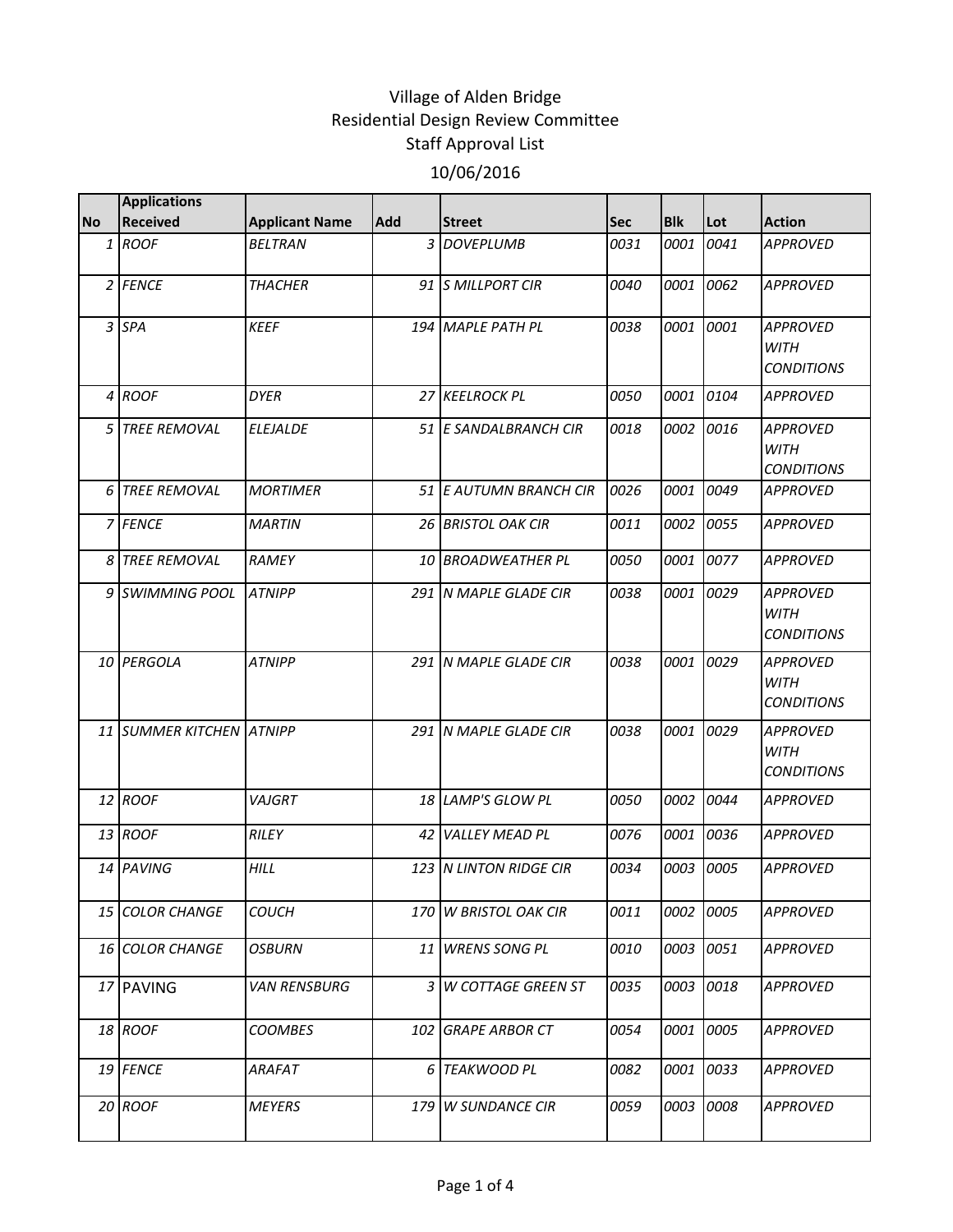|           | <b>Applications</b> |                       |                 |                                         |      |            |           |                                                     |
|-----------|---------------------|-----------------------|-----------------|-----------------------------------------|------|------------|-----------|-----------------------------------------------------|
| <b>No</b> | <b>Received</b>     | <b>Applicant Name</b> | Add             | <b>Street</b>                           | Sec  | <b>Blk</b> | Lot       | <b>Action</b>                                       |
|           | 21 ROOF             | GLASSMANN             |                 | 119 W STOCKBRIDGE<br><b>LANDING CIR</b> | 0017 | 0002       | 0006      | <b>APPROVED</b>                                     |
|           | 22 WINDOWS          | <b>BOND</b>           |                 | 62 S CAMELLIA GROVE CIR                 | 0080 | 0001       | 0025      | <b>APPROVED</b>                                     |
|           | 23 FENCE            | <b>URBANOVSKY</b>     |                 | 75 PLEASANT BEND PL                     | 0023 | 0001       | 0004      | <b>APPROVED</b><br><b>WITH</b><br><b>CONDITIONS</b> |
|           | 24 TREE REMOVAL     | <b>WILLIAMS</b>       |                 | 63 N VERANDA RIDGE DR                   | 0069 | 0001       | 0042      | <b>APPROVED</b>                                     |
|           | 25 FENCE            | <b>ANDREWS</b>        |                 | 170 W STERLING POND CIR                 | 0003 | 0003       | 0084      | <b>APPROVED</b>                                     |
|           | 26 FENCE            | <b>ROSS</b>           |                 | 14 RIPPLED POND CIR                     | 0011 | 0002       | 0047      | <b>APPROVED</b>                                     |
|           | 27 GARAGE DOORS     | <b>ANGEL</b>          |                 | 26 COLUMNBERRY CT                       | 0084 | 0002       | 0034      | <b>APPROVED</b>                                     |
|           | 28 DECK             | <b>SULLINGER</b>      |                 | 18 COURTLAND GREEN                      | 0055 | 0003       | 0005      | <b>APPROVED</b>                                     |
|           | 29 ROOF             | LANDREVILLE           | 69 I            | <b>GLENTRACE CIR</b>                    | 0056 | 0002       | 0005      | <b>APPROVED</b>                                     |
|           | 30 ROOF             | <b>MOLOHOSKY</b>      | 22 <sub>1</sub> | <b>CURRYMEAD PL</b>                     | 0059 | 0001       | 0005      | <b>APPROVED</b>                                     |
|           | 31 FENCE            | <b>HENDERSON</b>      |                 | 35 WOODED BROOK DR                      | 0012 | 0002       | 0006      | <b>APPROVED</b>                                     |
|           | 32 ROOF             | <b>DARCE</b>          |                 | 62 E SANDALBRANCH CIR                   | 0018 | 0001       | 0026      | <b>APPROVED</b>                                     |
|           | 33 FENCE            | <b>MIFSUD</b>         |                 | 35 SILVER CRESCENT CIR                  | 0001 | 0002       | 0018      | <b>APPROVED</b><br><b>WITH</b><br><b>CONDITIONS</b> |
|           | 34 BENCH            | <b>LAYTON</b>         |                 | 26 HARMONY ARBOR CT                     | 0018 | 0002       | 0025      | <b>APPROVED</b>                                     |
|           | 35 FENCE            | <b>BOHR</b>           |                 | <b>194 LATTICE GATE ST</b>              | 0055 | 0001       | 0030      | <b>APPROVED</b><br><b>WITH</b><br><b>CONDITIONS</b> |
|           | 36 FENCE            | <b>SHAH</b>           |                 | 23 LANTANA TRL                          | 0004 |            | 0001 0016 | <b>APPROVED</b>                                     |
|           | 37 FENCE            | LANDRY                |                 | 171 E ELM CRESCENT                      | 0004 | 0002       | 0002      | <b>APPROVED</b>                                     |
|           | 38 PLAY STRUCTURE   | <b>EVANS</b>          |                 | 3 ALDEN GLEN CT                         | 0020 | 0001       | 0001      | <b>APPROVED</b>                                     |
|           | 39 COLOR CHANGE     | <b>RILEY</b>          | 42              | <b>VALLEY MEAD PL</b>                   | 0076 | 0001       | 0036      | <b>APPROVED</b>                                     |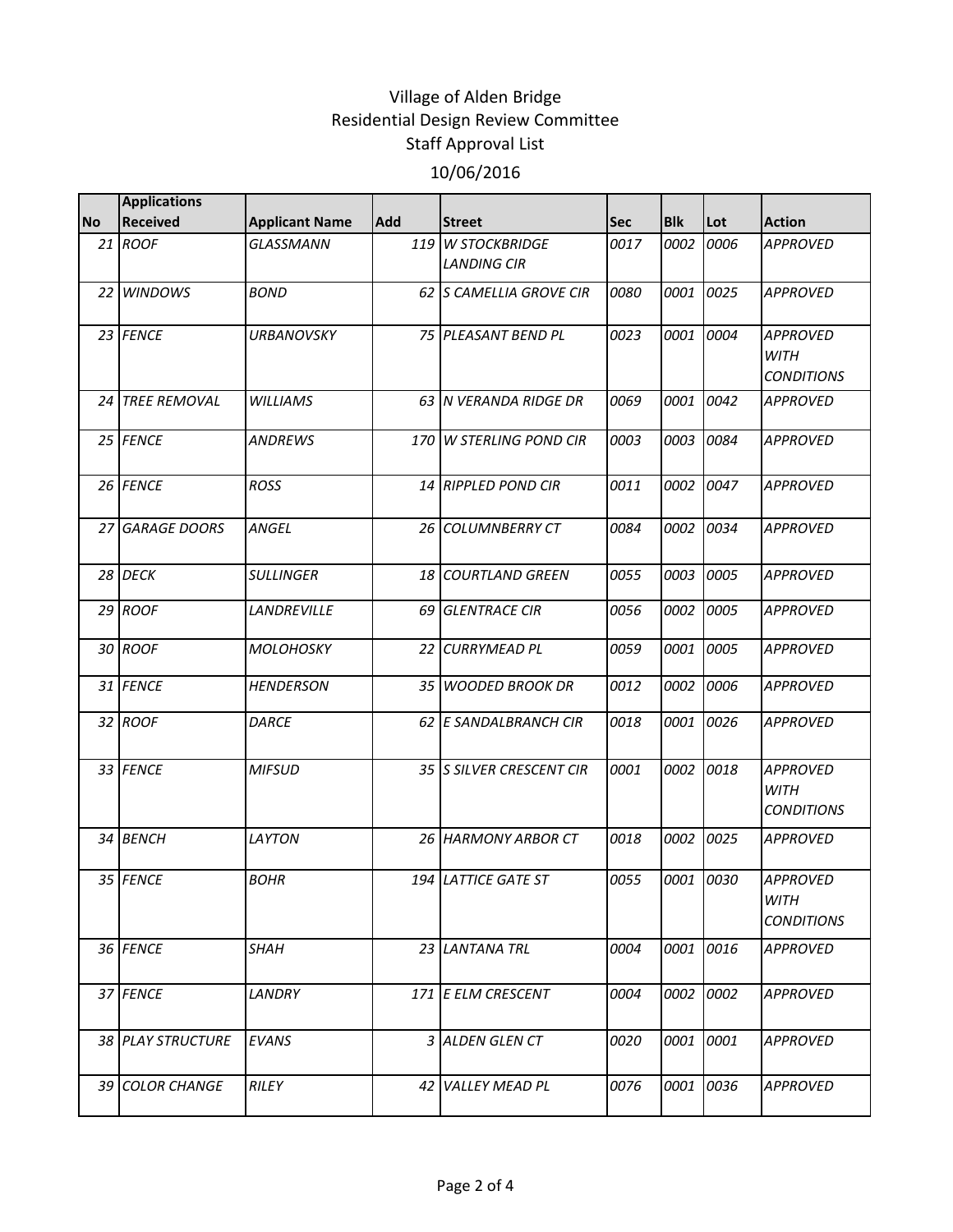|           | <b>Applications</b>    |                       |            |                                |      |            |           |                                                     |
|-----------|------------------------|-----------------------|------------|--------------------------------|------|------------|-----------|-----------------------------------------------------|
| <b>No</b> | <b>Received</b>        | <b>Applicant Name</b> | <b>Add</b> | <b>Street</b>                  | Sec  | <b>Blk</b> | Lot       | <b>Action</b>                                       |
|           | 40 WOOD DECK           | RILEY                 | 42         | <b>VALLEY MEAD PL</b>          | 0076 | 0001       | 0036      | <b>APPROVED</b>                                     |
|           | 41 COLOR CHANGE        | <b>TEMPLET</b>        |            | 38 IVY GARDEN ST               | 0035 |            | 0003 0010 | <b>APPROVED</b>                                     |
|           | 42 ROOF                | <b>BEBEL</b>          |            | 19 IN BENTON WOODS CIR         | 0043 | 0001       | 0009      | <b>APPROVED</b>                                     |
|           | 43 ROOF                | <i>JETER</i>          |            | 18 ROYAL RIDGE PL              | 0037 |            | 0002 0010 | <b>APPROVED</b>                                     |
|           | 44 COLOR CHANGE        | <b>WILSON</b>         |            | 3 CHURCHDALE PL                | 0007 |            | 0001 0034 | <b>APPROVED</b>                                     |
| 45 I      | <b>TREE REMOVAL</b>    | <b>OCONNOR</b>        |            | 149 S HOLLYLAUREL CIR          | 0016 | 0002       | 0011      | <b>APPROVED</b>                                     |
|           | 46 WINDOWS             | <b>RAIFORD</b>        |            | 7 PINE ISLAND PL               | 0036 | 0003       | 0021      | <b>APPROVED</b>                                     |
|           | 47 ROOF                | <b>POULASSICHIDIS</b> |            | 3 SCENIC MILL PL               | 0009 |            | 0003 0008 | <b>APPROVED</b>                                     |
|           | 48 FENCE               | <b>BAXTER</b>         |            | 23 WOODED BROOK DR             | 0012 | 0002       | 0007      | <b>APPROVED</b>                                     |
|           | 49 TREE REMOVAL        | <b>RODRIGUEZ</b>      |            | 51 BARONGATE CT                | 0019 | 0001       | 0022      | <b>APPROVED</b><br>WITH<br><b>CONDITIONS</b>        |
|           | 50 COLOR CHANGE        | <b>TSOCALIS</b>       |            | 179 N TAYLOR POINT DR          | 0013 | 0003       | 0001      | <b>APPROVED</b>                                     |
|           | 51 ROOF                | <b>CALETKA</b>        |            | 23 N BENTON WOODS CIR          | 0043 | 0001       | 0010      | <b>APPROVED</b>                                     |
|           | 52 SWIMMING POOL       | <b>KLEIN</b>          |            | 23 S PINEY PLAINS CIR          | 0007 | 0001       | 0004      | <b>APPROVED</b><br><b>WITH</b><br><b>CONDITIONS</b> |
|           | 53 FENCE               | <b>TSOCALIS</b>       |            | 179 N TAYLOR POINT DR          | 0013 | 0003       | 0001      | <b>APPROVED</b><br><b>WITH</b><br><b>CONDITIONS</b> |
|           | 54 ROOF                | DREW                  |            | 26 LEGEND HOLLOW CT            | 0020 |            | 0003 0015 | <b>APPROVED</b>                                     |
|           | 55 TREE REMOVAL        | <b>LEGATT</b>         |            | 31 MEADOW BROOK PL             | 0012 |            | 0001 0028 | <b>APPROVED</b><br><b>WITH</b><br><b>CONDITIONS</b> |
|           | 56 ROOF                | <b>CAMERON</b>        |            | 11 E GASLIGHT PL               | 0026 |            | 0001 0012 | <b>APPROVED</b>                                     |
|           | 57 FENCE               | <b>HILL</b>           |            | <b>123 IN LINTON RIDGE CIR</b> | 0034 |            | 0003 0005 | <b>APPROVED</b>                                     |
|           | <b>58 COLOR CHANGE</b> | <b>CHAVEZ</b>         |            | 22 CLOVERGATE CIR              | 0054 | 0001       | 0025      | <b>APPROVED</b>                                     |